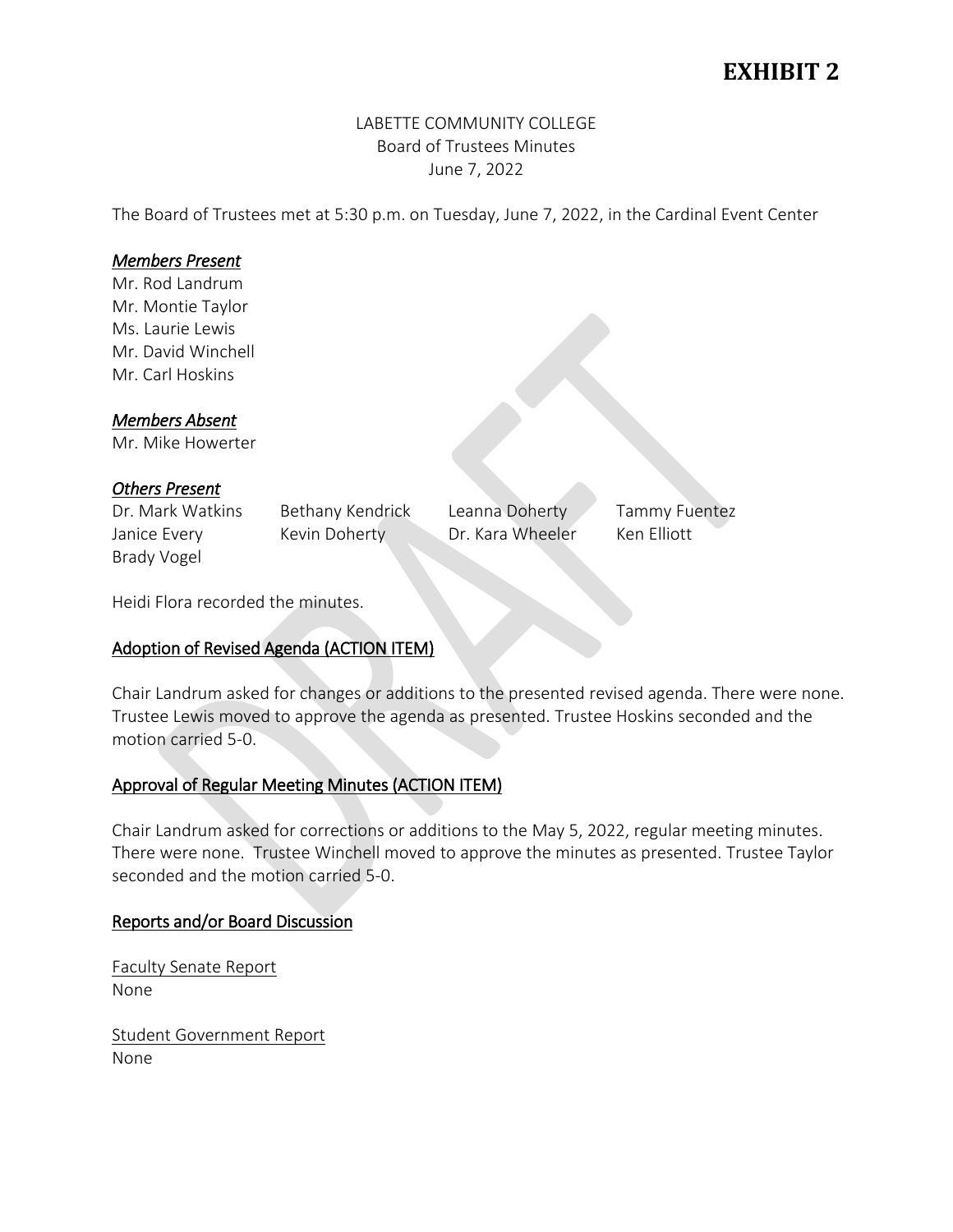# **EXHIBIT 2**

### Administrative Report

Comparison of Expenditures to the Budget – The May financial report was placed on the tables. At the end of May, the budget is 92% through the year. The general fund is 81% expended and the technical education/vocational fund is 86% expended. Leanna Doherty invited questions from the Trustees.

#### Efficiency Study

Leanna shared information she received about doing an Efficiency Study for the college.

Introduction Dr. Watkins introduced Brady Vogel, the new Assistant Wrestling Coach.

#### Budget Assumptions

Leanna provided handouts and went over the Budget Assumptions for the upcoming year.

#### Construction Update

Kevin Doherty, Facilities Director, gave a report on the new construction project. Kevin also reported and discussed two new change orders which are required for the new construction.

### President's Report

### Board Vacancy

Dr. Watkins discussed the soon-to-be Board vacancy and different ways to handle filling the position. Copies of the letters of interest were placed on the tables for each Board member to review.

#### College Vehicle Parking

Dr. Watkins discussed the recent vandalism of college vehicles and the possibility of obtaining a safe parking area from the city of Parsons.

### Old Business (ACTION, REPORT OR DISCUSSION ITEMS)

### Approval of Policy 2.05 Drug, Alcohol & Controlled Substance

Trustee Taylor moved to approve changes to Policy 2.05 Drug, Alcohol & Controlled Substance. Trustee Hoskins seconded the motion and the motion carried 5-0.

### Approval of Policy 2.09 Use of Tobacco, Nicotine & Vaping

Trustee Hoskins moved to approve changes to Policy 2.09 Use of Tobacco, Nicotine & Vaping. Trustee Lewis seconded the motion and the motion carried 5-0.

### Approval of Policy 2.10 Alcohol Exemption

Chair Landrum moved to approve changes to Policy 2.10 Alcohol Exemption. Trustee Hoskins seconded the motion and the motion carried 5-0.